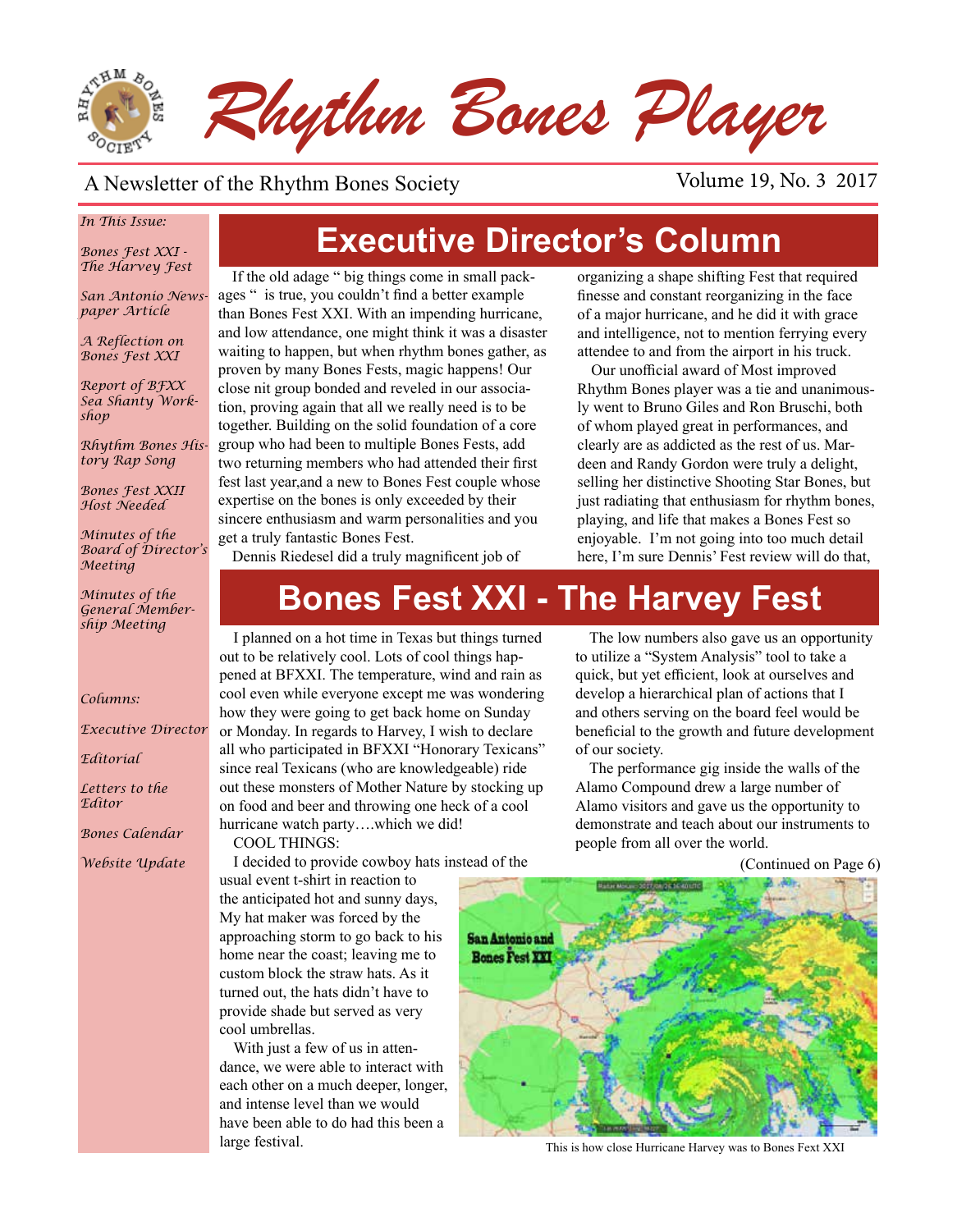#### **Editorial**

As is my practice while the Fest is fresh in my mind, I write this as I fly home leaving San Antonio on time. While BFXXI was the lowest attended Bones Fest, it was as always a weekend of fun and memories. This was the first Fest for Mardeen and Randy Gordon, and we got to meet the makers of Shooting Star Rhythm Bones. They experienced the solar eclipse as well as the edge of the Category 4 Hurricane Harvey.

In the old movie of the same name, Harvey is an invisible 6' 3½" tall rabbit who is a pooka, a benign but mischievous creature from Celtic mythology who is especially fond of social outcasts (like rhythm bones players). Hurricane Harvey was sort of like that, ever present, but invisible though he caused the loss of three outdoor events. He was close, but never directly seen as shown in the photograph on Page 1. While we were fortunate, there are many in the coastal regions and Houston that were not so fortunate.

I called the last Fest in San Antonio the Performance Fest since we had over 9 hours of stage time, and I call this the Harvey Fest. If you did not attend this year's Fest because it would be too hot, you were wrong. The only hot thing was the rhythm bones playing.

We need a host for Bones Fests XXII, and if you are at all interested, let me know and I will email you a copy of the Bones Fest Host Guide that outlines what it takes to host a Fest.

The article titled "Rudiments of Rhythm Bones" in the last issue of the newsletter poised a question about what to call the rudiment with two clicks. I used the word 'Duplet' noting that it has a different meaning in classical music, and Steve Brown calls it the 'Double Tap.' We talked about it at BFXXI and a better word is 'Double' which I will use editorially in future newsletters.

#### **Letters to the Editor**

Some years ago I saw an ad for open sessions advertised in the DC City Paper at Nanny O'Briens on Connecticut Avenue. The ad indicated a session on Saturdays for more experienced players

and a Sunday session for less experienced players. Both were listed as 'open'. Figuring I had sat in with a number of luminaries on the local and national scene I headed up to Connecticut Avenue for the Saturday session. I started playing on a tune and was promptly told by the leader this was a 'closed session' and required that the players have a certain level of expertise. Figuring I had played for years at the Ben Bow with Jesse & Terry Winch (Celtic Thunder), and taught Karen Seime Singleton bones at the Ben Bow and sat in with DeDannan at the Birchmere there shouldn't be a problem. Not so, said the leader and was told the Sunday session was open, Saturday was reserved for 'experienced' performers. So I left. Two weeks later I figured I would show up again and see if this 'leader' was still obtuse. As I started to play the so called 'leader was about to bust my chops when Rowan Corbett came in and greeted me. He asked if I would come sit by him so we could trade some licks and compare technique. At that point the 'leader' left me alone and I played until the session ended. I never went back to this session and any session I know he is associated with I make it a point to avoid. This session leader is well known in the DC metro area and, like me, has also played at the White House. *Hank Tanenbaum*

### **Executive Director Column Continued**

but I do want to thank each and every attendee. This is a Fest that will stand out strongly and most fondly in my memory! You don't have to go any further than the Fest group picture to get the full flavor of it. Yippie yi yo ki yay!

Our thoughts have once again started to focus on next year. As no one has come forward to host, we are coming to you, our membership, for someone to come forward to volunteer. One idea that has been floated is the possibility of a fest committee which would take some of the burden off the host. Please contact me directly to further explore this. In particular we reach out to those of you who have been to a number of Fests, perhaps have entertained the idea of hosting but perhaps are put off by the seeming enormity of the task. A commit*Rhythm Bones Player*

Rhythm Bones Society Volume 19, No 3 Third Quarter 2017 ISSN: 1545-1380

Editor Steve Wixson wixson@epbfi.com

Executive Director Stephen Brown bones@crystal-mtn.com

Web Site Coordinator Steve Wixson webmaster@rhythmbones.com

Board of Directors Steve Brown, Executive Director Skeffington Flynn Sharon Mescher Tim Reilly Bill Vits, Assistant Director Steve Wixson, Secretary/Treasurer Kenny Wolin

 The Rhythm Bones Player is published quarterly by the Rhythm Bones Society. Nonmember subscriptions are \$10 for one year; RBS members receive the Player as part of their dues.

 The Rhythm Bones Players welcomes letters to the Editor and article on any aspect of bones playing. All material submitted for consideration is subject to editing and condensation.

Rhythm Bones Central web site: rhythmbones.org

tee could really cut down on the size of the task, and make it more manageable. Talk to one of the previous hosts to get an overall picture of hosting a fest. Remember, these Fests continue because of the individuals that have embraced them. If you have been to multiple Fests and haven't hosted, maybe this is your time! Uncle Bones Needs You! *Steve Brown*

### **Bones Fest XXII Host Needed**

As requested by RBS Board, this is an ad for a host for Bones Fest XXII. Steve Brown described the need at the end of his Editorial just above. If interested, use our Contact Us page to let us know and we will send you our BF Host Guide that shows what the job entails. One of the fun things about hosting a Fest is the planning because you have complete freedom to come up with something really unique and neat.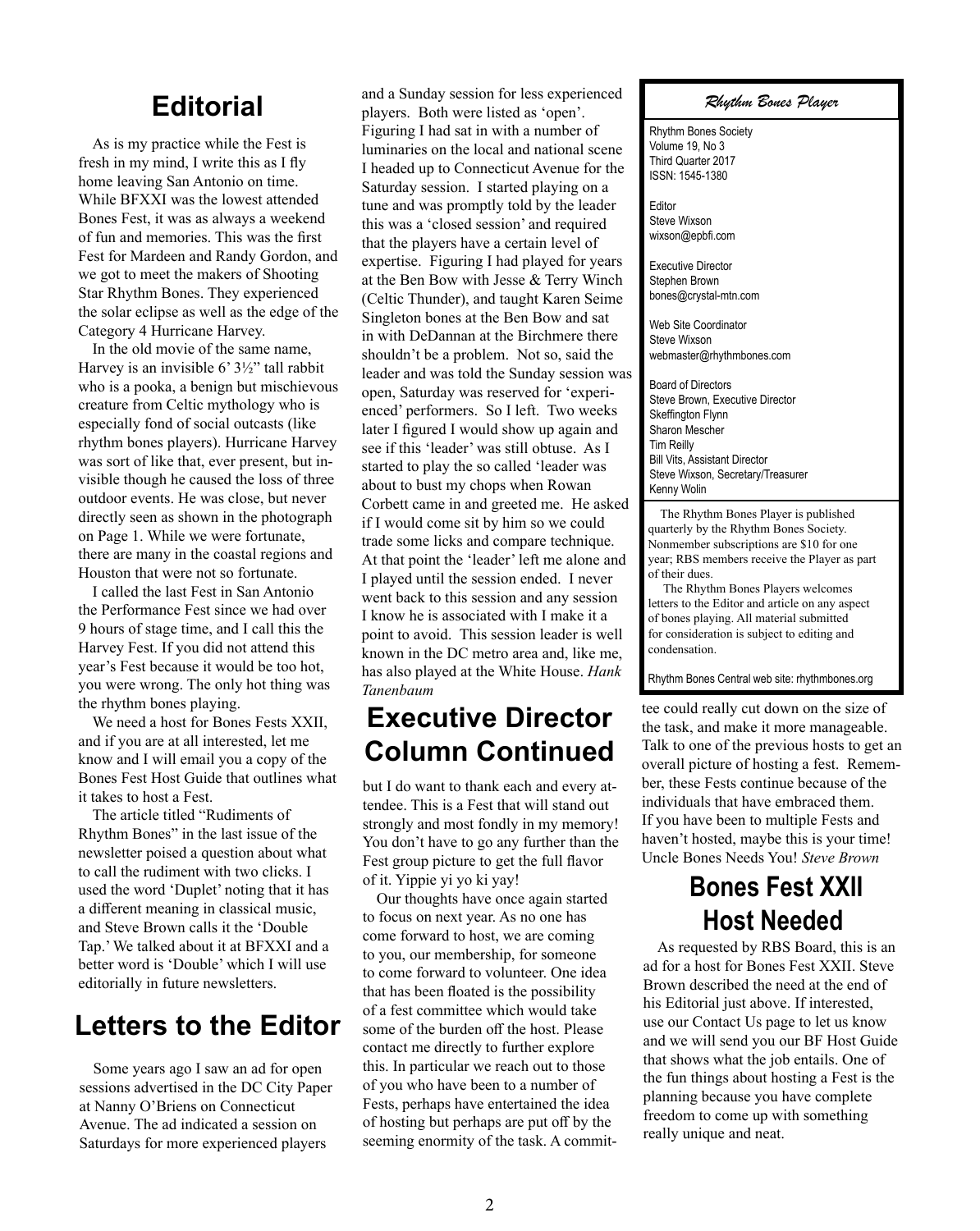## **Minutes of the Board Meeting**

Steve Brown called the meeting to order at 2:05 PM in the Alamo Room of the Crocket Hotel. Those present were Steve Brown, Sharon Mescher, Skeff Flynn, Dennis Riedesel and Steve Wixson with guests Jonathan Danforth and Randy and Mardeen Gordon.

The minutes from the last meeting were approved as printed in the newsletter. Steve Wixson presented the 2016 Treasurer's Report and it was approved. A copy with all supporting documentation will be sent to the Executive Director.

Steve Brown called the meeting to order as the Nominating Committee, and all current members were nominated for 2018.

New Business. A motion was made and approved to pay all expenses for BFXXI since the Fest Budget did not cover the low attendance and the Hurricane. The Board gave Dennis a round of thanks for hosting BFXXI.

No one has volunteered to host Bones Fest XXII, and an announcement will be placed in the RBP newsletter.

There was a discussion of the Planning Session that Dennis organized. One item was Networking and Communications and Jonathon will setup a Google Group for members to communicate.

There was a discussion about the website upgrade by Steve Wixson. There was consensus that we need to understand how the website is being used before we can implement a new website, and that we can use Wixson's update with Google Analytics to give us that data.

The meeting was adjourned at 3:05. Respectfully Submitted, Steve Wixson, Secretary

### **Minutes of the General Membership Meeting**

Steve Brown called the meeting to order at 3:05 PM in the Alamo Room of the Crocket Hotel.

The minutes from the last meeting were approved as printed in the newsletter. Steve Wixson presented the 2016 Treasurer's Report. Steve Brown opened the meeting for the election of Officers and Board members, and Steve Wixson read the slate of nominated members, Steve Brown, Executive Director, Bill Vits, Assistant Director, Steve Wixson, Secretary/Treasurer, and Board Members, Skeff Flynn, Sharon Mescher, Dennis Riedesel and Kenny Wolin. The floor was open for other nominations and there being none the motion was made and approved that the nominees be elected by acclamation.

There being no new or old business, the meeting adjourned at 3:14 PM.

Respectively submitted, Steve Wixson, Secretary

#### **A Reflection on Bones Fest XXI**

Is there any threat from Mother Nature that can prevent rhythm bones players from gathering at a festive venue? Based on Bones Fest XXI, Hurricane Harvey couldn't even dampen the excitement and anticipation of rhythm bones friends who attended. And, with Dennis at the helm, we adjusted to a well-planned and full-of-activities schedule for the Fest.

The fact that only fourteen RBS members attended the Fest did not seem to effect the experience. We wowed a huge crowd of tourists in the Alamo Compound. So much fun!

Dennis led us through the history of the Alamo, and the making of the movie, "The Price of Freedom," in which he had a part. I loved the history, but I did enjoy his story about the director's opinion of Dennis's performance during the filming! Even though we had seen this movie in 2011, the Brown family and I watched it again. I wanted to try to find Dennis among all the actors, but I didn't. I did hear rhythm bones, but couldn't even find this person!

I loved visiting and jamming with all of the familiar friends, and meeting and making new friends. Mardeen Gordon's gift of her embroidery of Jerry's and my hands was "icing" on the Fest (see photograph on page 5). She spent a year-and-a half stitching this magnificent piece of art.

Thank you, Dennis, for hosting another action-packed, marvelous Bones Fest.

## **Report on BFXX Sea Shanty Workshop**

The emphasis of this workshop was to work on our singing and playing rhythm bones at the same time through authentic sea shanties and forecastle songs of the 19th century.

Tim Reilly and I broke down the shanties (work songs) into different categories depending on the various heaves and hauls needed to operate various shipboard equipment (i.e. Halyard, capstain, bunting, pumps, etc). These were all sung in a call-and-response manner.

We also performed forecastle, or recreational songs, accompanied by all of the attendees, ending with a rousing version of Spanish Ladies (as mentioned in Melville's Moby Dick, Chapter 41).

There is a vast repertoire of this aural tradition, but we tried to emphasize rhythm bone friendly pieces, some of which are as follows:

• Fuba-Wuba John (opening warm up song)

•Haul Away Joe

•Johnny Come Down To Hi-Lo ("...I put that jawbone on the fence and I ain't Heard nothing but the jawbone since")

- Reuben Ranzo
- Haul Away For The Windy Weather
- Strike The Bell
- Old Balena

When demonstrating rhythm bones to people who have never seen them before, it's a nice option to have a little ditty to sing as an accompaniment (to the rhythm bones,of course!).

You can discover more shanties (also spelled "chanteys") by a quick YouTube search for Stan Hugill, who was a sea music historian and the last true working Chanteyman. Between Stan and the X-Seamen's Institute, that's about as authentic as it gets.

(Honorable mention to Steve Wixson also discovered a rare album from Bristol by Erik Illott who sings and plays the bones on most of the tracks).

Remember, in the words of Stan Hugill, a strident voice is much preferable over a pretty one!

Cheers Bonesmates. Respectfully submitted, *Kenny Wolin*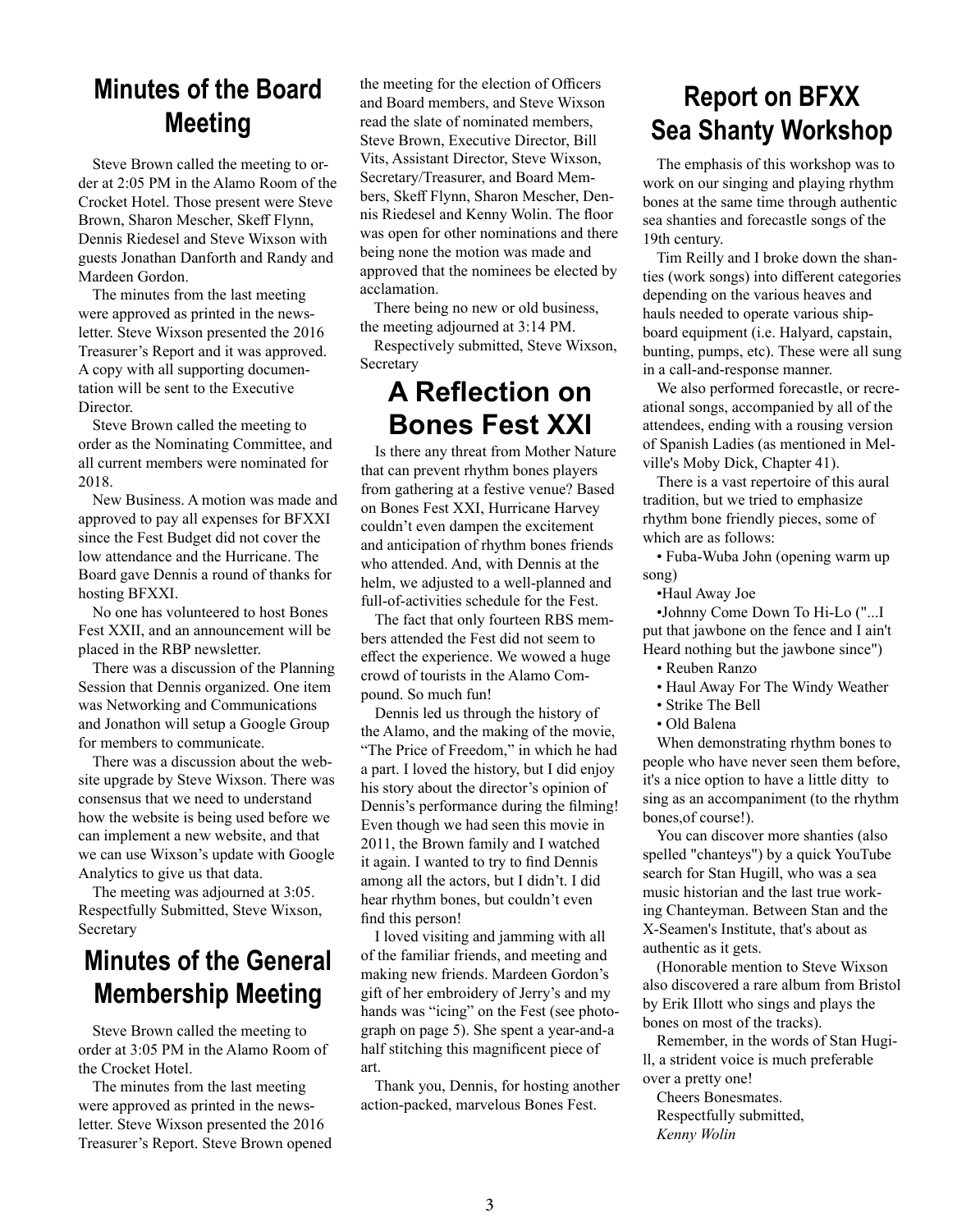

Jonathan Danforth performing at the Alamo Compound Randy Gordon Performing at Saturday's Show





BFXXI attendees kicked out of the Bar at the Menger Hotel Steve Brown introducing Bruno Giles at the Alamo Compound





Bones Fest XXI Attendees from the left, Jonathan Danforth, Jim Runner, Randy Gordon, Mardeen Gordeon, Jeremy Brown, Steve Brown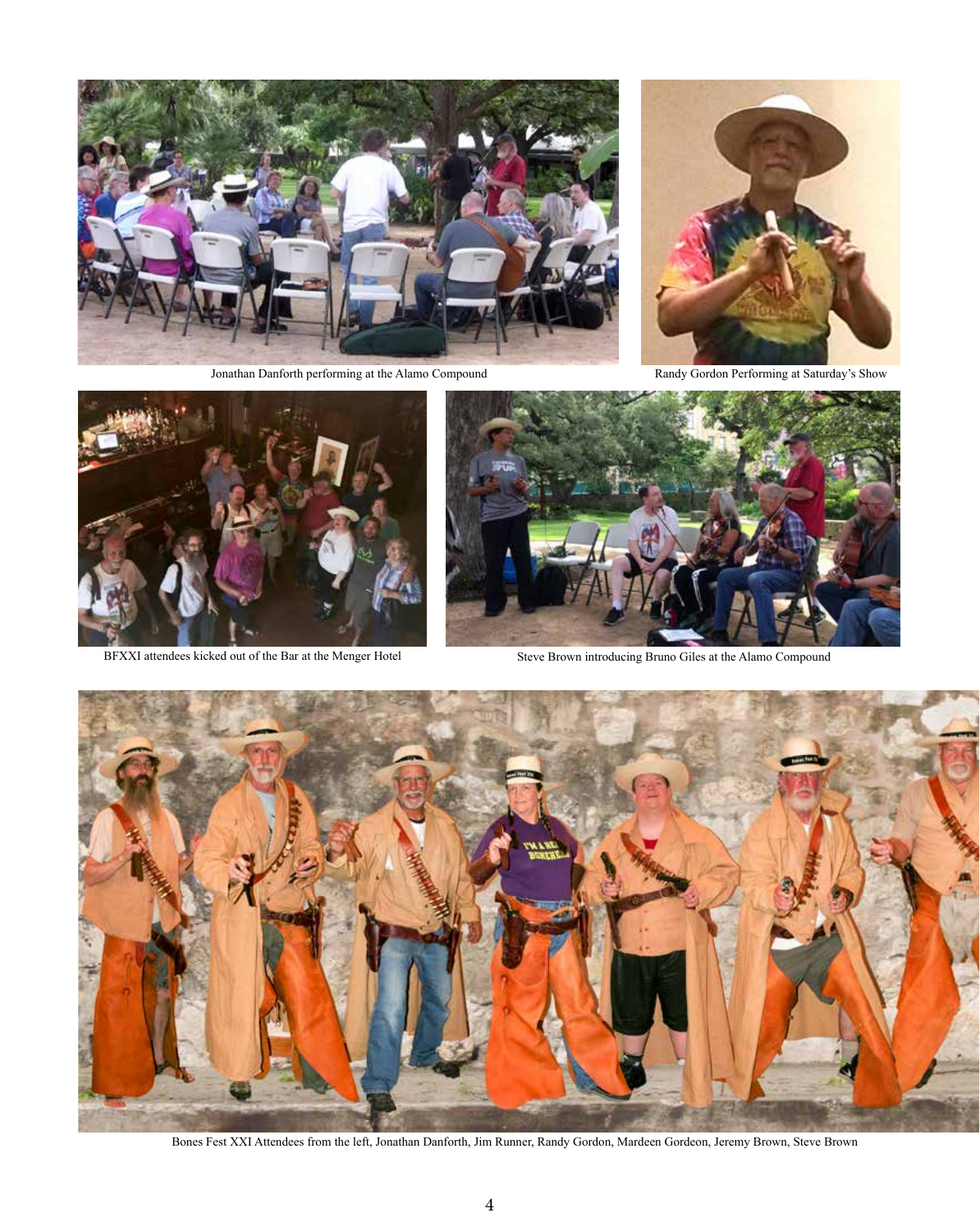

Bones Marketplace



Ron Bruschi performing at Saturday's Show





Closeup of the Bones Fest XXI Hat



Dennis Riedesel custom blocking our Fest Hats



Mardeen Gordon teaching Jeremy Brown Dennis Riedesel's RBS Planning Session



Jim Runner performing at Alamo Compound



Mardeen Gordon embroidered this for Sharon Mescher. Sharon's hand is on the left and her late husband Jerry's is on the right (See Page 3).



Host Dennis Riedesel, Jennifer Brown, Bruno Giles, Sharon Mescher, Ron Bruschi, Marie Bruschi, Steve Wixson and Skeffington Flynn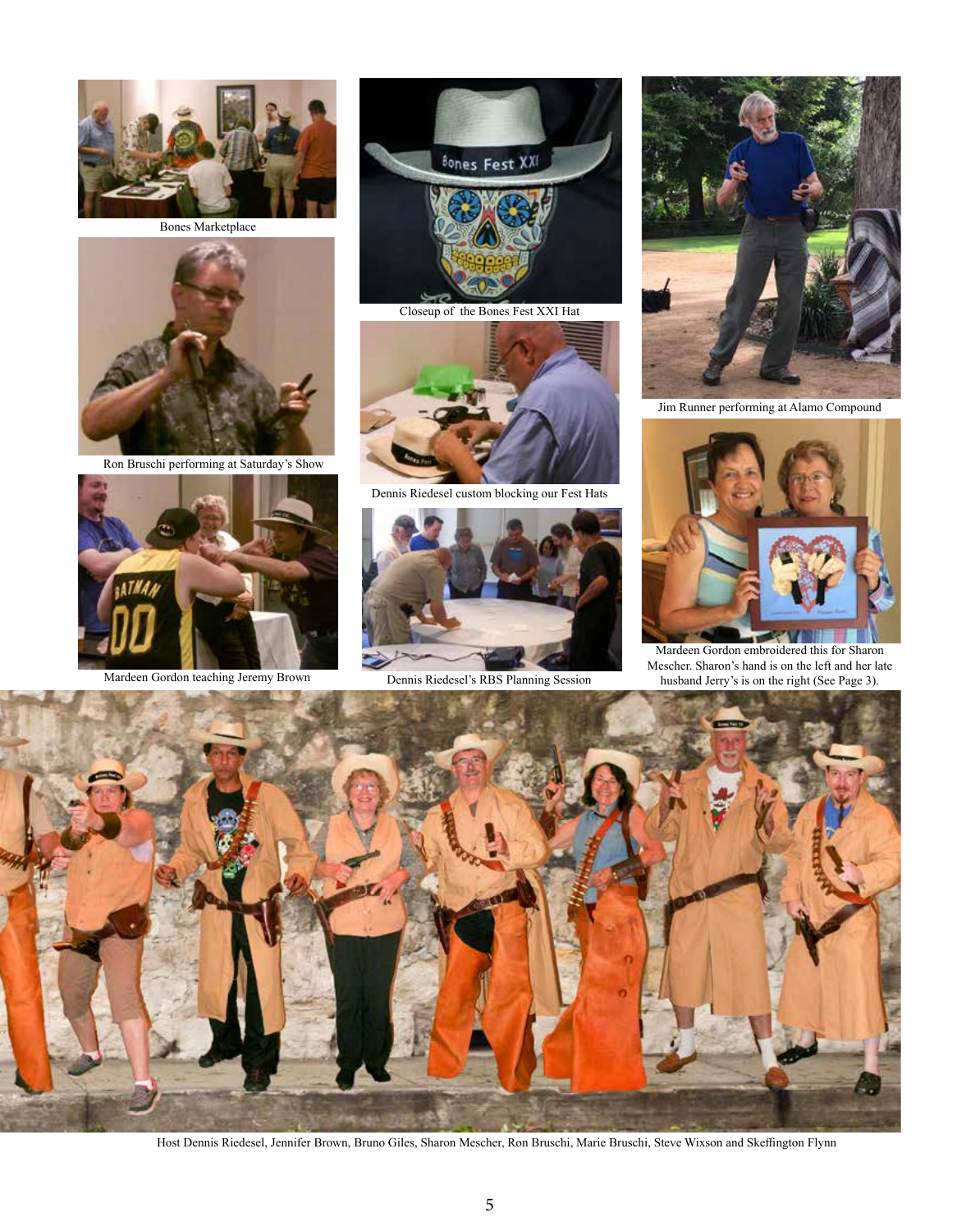Not only are BFXXI participants able to place in their performance bibliography an entry that they performed at the Alamo but they can also include that they performed in Teddy Roosevelt's Rough Riders bar of renown — "The Menger Bar." And then they were promptly thrown out of the bar. Some people get thrown out of a bar just once for playing bones, but I have now been thrown out of this bar twice!!

The performance concert Saturday evening was an awesome experience of observing all the different bones playing styles in concert with accompaniments of blues guitar, whistling, fiddles, harmonica, banjo, voice, and electronic music sources. In addition, there were just "bare bones" with no musical accompaniment and, I believe, one or two debuts of original works.

I got to provide, for taking Texas selfies, my cowboy reenactment clothing and accouterments which were promptly utilized to turn everyone into the cowboy idiom "drugstore cowboy —all hat but no cows."

For me, the fest was fun. I enjoy a challenge of making an event "come together" and this one was a bit more than what I expected with making changes on the fly as the situation kept developing and then redeveloping. I think the only time I "lost it" was Saturday after the membership meeting when I forgot my revised2 schedule and forgot about the Round Table Discussion on Teaching Bones. However, the impromptu discussion about teaching after the concert took care of that—Way Cool!

Super Cool—I think everyone from the Fest is home safe and sound; some after experiencing flight changes and delays. I heard back from most everyone after they got home.

However, the most super-duper cool thing was to see the embroidery artwork of Mardeen Gordon's (from Shooting Stars Bones fame) that was presented to Sharon Mescher. One of Jerry Mescher's hands holding a set of bones and one of Sharon's hands holding bones in this lifelike rendering by thread was a tearjerker!

Special thanks to Marynell and Glen Young who provided live music for the weekend and Dave Williams who joined them on Thursday and at the Alamo. *Dennis Riedesel*

#### **San Antonio Newspaper Article**

 Title: "One man's barbecue scraps is another's musical instrument."

Rhythm bones are indeed an instrument for all generations. Dennis Riedesel on Page 8 shows Alamo living historians Scott Jones, center, and Joe Weathersby how to hold them during a public performance by the Rhythm Bones Society. According to the Rhythm Bones Society, the instrument dates back as far as 3000 BC.

Rhythm bones may look like the picked-clean scraps at a barbecue rib buffet, but in the hands of Dennis Riedesel and his fellow members of the Rhythm Bones Society, the obscure percussive instrument is the stuff of music gold.

Take the sweet noise it made recently in San Antonio.

Late last month, Riedesel and several other bones players gathered at the back of the Alamo grounds, clickity-clacking with the front-porch folk music of an acoustic guitarist and a married couple on the fiddle, the wife garbed in an apropos skeleton T-shirt and leggings.

If you've never heard of rhythm bones, it's not surprising as it's hardly mainstream and players are few. Riedesel, a Boerne resident, may be among the only in the area.

The most basic rhythm bones are just that — actual bones, such as beef short ribs, which you can boil clean, dry in the sun or oven, then cut to length and sand smooth. But despite the skeletal name, Riedesel said most rhythm bones are made from some type of hardwood, such as teak, ebony, birch or walnut.

"It usually depends on the loudness and then the tonal quality of the bones," said Riedesel, himself a fan of African blackwood. "How crisp they are and how lively sounding they are versus a dead thump."

Playing the rhythm bones is a lot like playing the spoons or castanets, just with more wrist action, less finger pinching and a completely different rhythm. Bones players hold a pair of the slightly bowed little planks between their fingers like chunky chopsticks, then rotate their forearms and hands so the bones hit together

in single, double and triple beats.

Gus Wanner, whose encyclopedic knowledge of guitars and other instruments has served musicians for more than a decade at Guitar Tex sales and repair shop in San Antonio, said rhythm bones was primarily the instrument of slaves and was culturally appropriated much like the banjo.

"It's a wonderful rhythmic thing, and it is the precursor to playing spoons," Wanner said.

The Rhythm Bones Society website traces the instrument's roots as far back as recorded civilization, noting rhythm bones have been dug up in prehistoric Mesopotamian graves and Egyptian tombs from around 3000 BC. "It has existed for eternity, if you want to say that," Riedesel said.

Rhythm bones likely hit North American shores with early English and Irish settlers, the site said, and would grow to become a cornerstone of minstrel shows in the 19th and early 20th centuries, then later vaudeville and jazz music. The site also noted the renaissance of folk music in the 1960s has since made rhythm bones an added fixture to zydeco, bluegrass and classic folk music of the Ozarks and Appalachian Mountains.

Riedesel prefers playing the bones to what he considers the authentic Americana folk music of the late 1700s and early 1800s — namely old Irish, Scottish and English precursors to bluegrass. Riedesel got his first taste of bone playing while a re-enactor and wardrobe crew member on the set of the 1988 IMAX film, "Alamo: The Price of Freedom." He noticed another cast member playing the bones in a scene and was intrigued.

Riedesel has his own collection of rhythm bones in various materials and from various animals. He has some made from Texas iron wood, buffalo ribs and even a set he carved from a chunk of mammoth tusk found in the Alaskan permafrost. He also has some custom LED-rigged wood bones that flicker like fireflies, plus a bone-shaped bone tie for those extra formal occasions.

And if you think those bones materials vary, their playing styles are just as colorful and eclectic. Rhythm Bones Society member Skeffington Flynn out of West Virginia plays with both hands at the same time, waving one over the other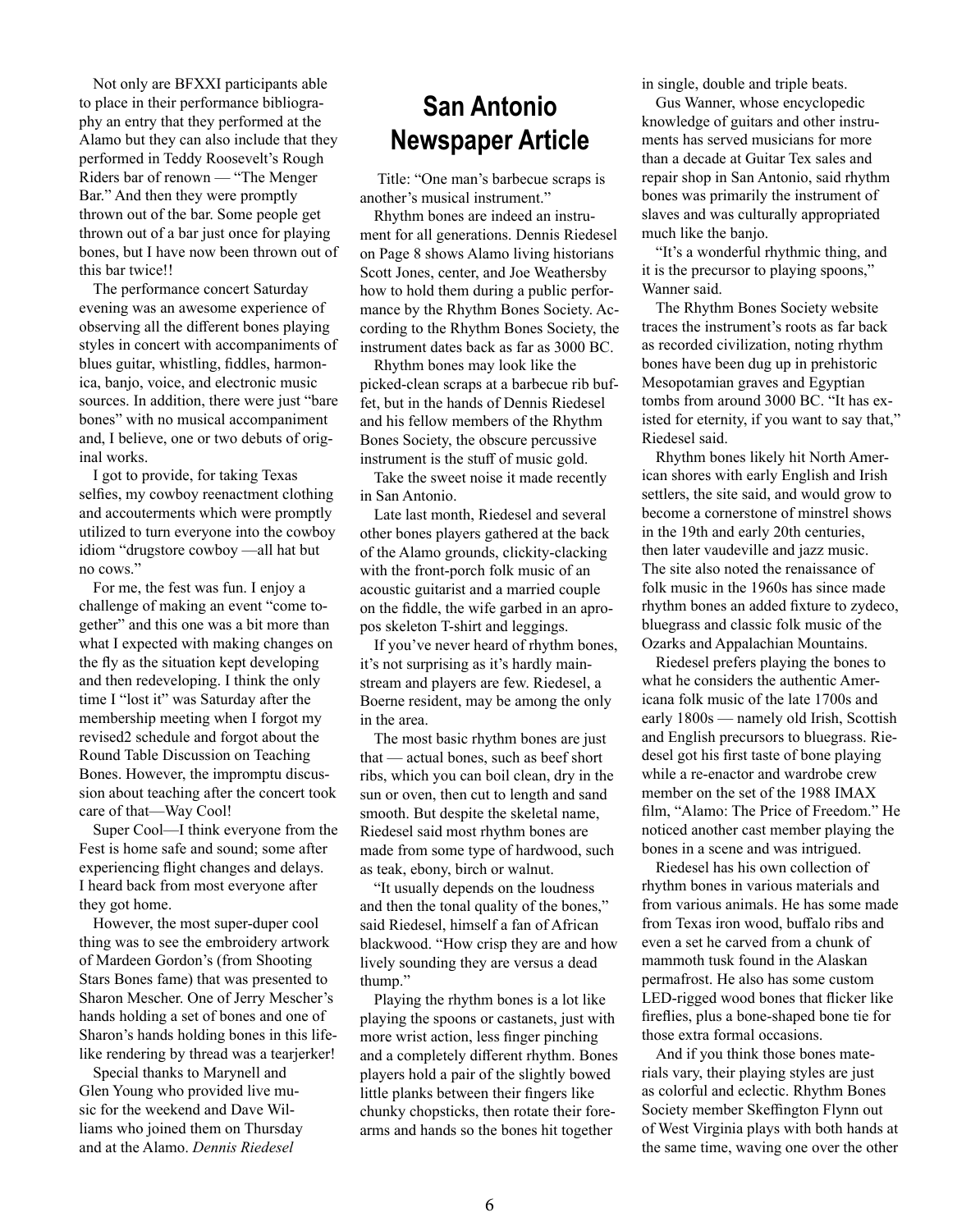like a sort of chittering hand jive. Mardeen Gordon, who was at her first Bones Fest last week with husband Randy from California, prefers a single-handed play with one bone held high and the other held low.

"Everyone else plays different," said Sharon Mescher, a Rhythm Bones Society member from Iowa. "The diversity is what I like."

Mescher picked up the bones 11 years ago as another way to connect with her late husband Jerry, a Rhythm Bones Society member who died in 2015 and who had been playing the bones since he was 10.

Being a rare musical instrument, rhythm bones have a way of getting passed down through the generations.

One of the instrument's most notable players, the late musician Percy Danforth, taught his grandson Jonathan Danforth from Massachusetts, who joined the Rhythm Bones Society a little more than a decade ago after discovering the group at a Massachusetts folk festival.

"The discovery of a community which is what this really is, almost a family like community — brings a lot of joy into an instrument that I already loved a lot through my own family connection," Jonathan said.

It's the kind of connection Rhythm Bones Society Executive Director Steve Brown strives to make with bones enthusiasts and curiosity seekers alike.

"The bones became kind of a major part of my life," said Brown, who joined the Rhythm Bones Society when it began in 1999 and has headed it since 2004. "It's a combination of the youthful aspects and historical aspects of it."

Brown is considered somewhat of a living legend in rhythm bones circles, both domestic and abroad. He was the first American ever to knock out back-toback wins at the All-Ireland Bones Competition in Abbeyfeale, considered the world championship of bones playing.

Brown said rhythm bones remain unusual and rare enough that most people don't know they exist, though most people have heard the instrument's most high-profile player and tune. That player would be Freeman "Brother Bones" Davis. And that tune would be Davis' 1949 recording of the 1925 jazz standard "Sweet Georgia Brown," best known as

the famous whistled and bones-backed theme song of the Harlem Globetrotters.

Brown said today the most recognized bones player would probably be Dom Flemons, co-founder and former member of the Grammy Award-winning, African American string band, the Carolina Chocolate Drops. The multi-instrumentalist now tours as "The American Songster," playing folk instruments that include the banjo, harmonica, and of course the bones.

Nevertheless, rhythm bones remain that extra rare sight and sound, including in San Antonio.

"I don't think you see it much of anywhere," said Steve Schnipper, vice-president of entertainment for the San Antonio Blues Society. Schnipper said he's been around blues music since the mid-1960s. In all that time he's only seen the bones performed twice.

At least both times were relatively recent. The first was last year at the International Blues Competition in Memphis. The other was a few months later in San Antonio, when the city hosted the annual convention of the Society for the Preservation and Advancement of the Harmonica. Alas, neither instance involved a San Antonio bones performer.

Riedesel said he knows of fewer than 10 bones players in Texas, so he hopes the Rhythm Bones Society's latest noise out of San Antonio draws more players and enthusiasts, perhaps for some open mic sessions where he can join them for a jam.

Any excuse to open more eyes, ears and especially hands to that ancient instrument whose roots are tied to the very beat of music. *René A. Guzman*. Copyright 2017 San Antonio Express-News, reprinted with permission.

[Editor's note. To view this article online, see more photographs and watch the video that was taken during our Alamo performance, do an internet search for "expressnews.com rhythm bones riedesel"]

### **Rhythm Bones History Rap Song**

[Editor's Note: This was performed with rhythm bones accompaniment at the Bones Fest XXI Saturday Night Show.]

The bones have been around since man began. Along with the drum they made the first rhythm band.

Buried in graves in Mesopotamia and played in the theatre of ancient China. They've been used for everything from hunting prey to awakening the spirits on a holy day.

But I like to play them just to hear their sound. So let me show you how I shake my bones around.

The best part is their versatility. How two sticks of wood can be so wild and free. With a flick of the wrist the rhythm can change from a 4/4 time to a 1-2-3-1- 2-3-1-2-3-1-2-3.

The Irish adopted the bones and the bodhran to play in the pubs for a dance or a song. And when they arrived on the shores of our country. To keep up their spirits they brought them along.

The next group of migrants to take up the rhythm were brought to our country without their consent. The songs that they sang as they worked the plantations. Brought African rhythms wherever they went.

And when they came North with their newfound freedom. They entertained all with their black minstrel shows. Playing along with the songs and the stories. More often than not you would find Mr Bones.

Popular culture has never embraced them. And yet they've been clacking for three thousand years.

The tongs and the bones were requested by Bottom in A Midsummer Night's Dream by William Shakespeare.

And when Mary Poppins and Bert went a-strolling the cartoon band had the bones rattling 'round.

And thousands have heard them without realizing in the Globetrotter's theme song of Sweet Georgia Brown.

They are still played today with some bands you might know of, but it's up to the boners to keep them alive.

By playing and teaching a new generation this age old tradition continues to thrive. *Mardeen Gordon*